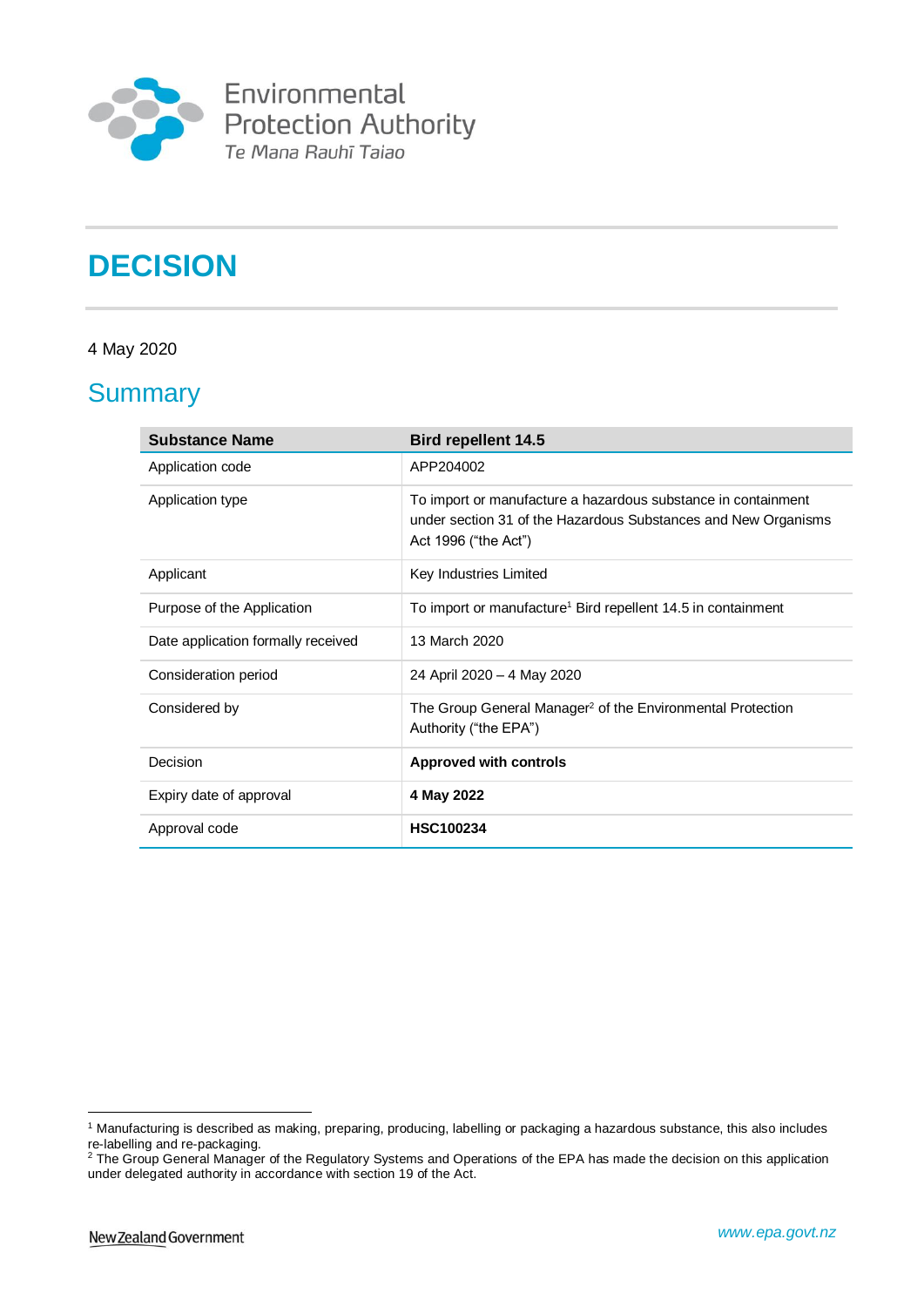### 1. Background

- 1.1. Key Industries Limited ("the applicant") sought approval under section 32 of the Act to import or manufacture a hazardous substance ("the substance") in containment.
- 1.2. This substance is a bird repellent designed to be used on agricultural commodities and nonagricultural sites.
- 1.3. The applicant intends to use the substance in small-scale field trials and laboratory studies in order to evaluate the efficacy or residue profiles of the substance to generate data, which will be used for evaluating and supporting a Hazardous Substance and New Organisms (HSNO) approval.

### 2. Process

### **Application receipt**

2.1. The application was formally received on 13 March 2020 under section 31 of the Act.

**Information available for consideration**

- 2.2. The information available for the consideration includes the:
	- application form
	- confidential appendices to the application, including information on the substance
	- EPA staff advice memorandum.
- 2.3. The available information is sufficient to assess the application.

### 3. Hazardous properties

- 3.1. The applicant submitted information on the hazards of the substance for which approval is sought. It is noted that this is an experimental substance, and as such there is insufficient information available for the hazard classifications of the substance to be determined.
- 3.2. Based on the available information, the substance may cause adverse effects to human health and the environment. The potential adverse effects are expected to be similar to other plant protection substances that are already approved under the Act for import or manufacture with controls.

### 4. Assessment of risks

- 4.1. The applicant has proposed a containment system and information on how they intend to address the risks from the following:
	- To limit the likelihood of escape of the contained hazardous substance or contamination of the facility by the hazardous substance
	- To exclude organisms from a facility or to control organisms within a facility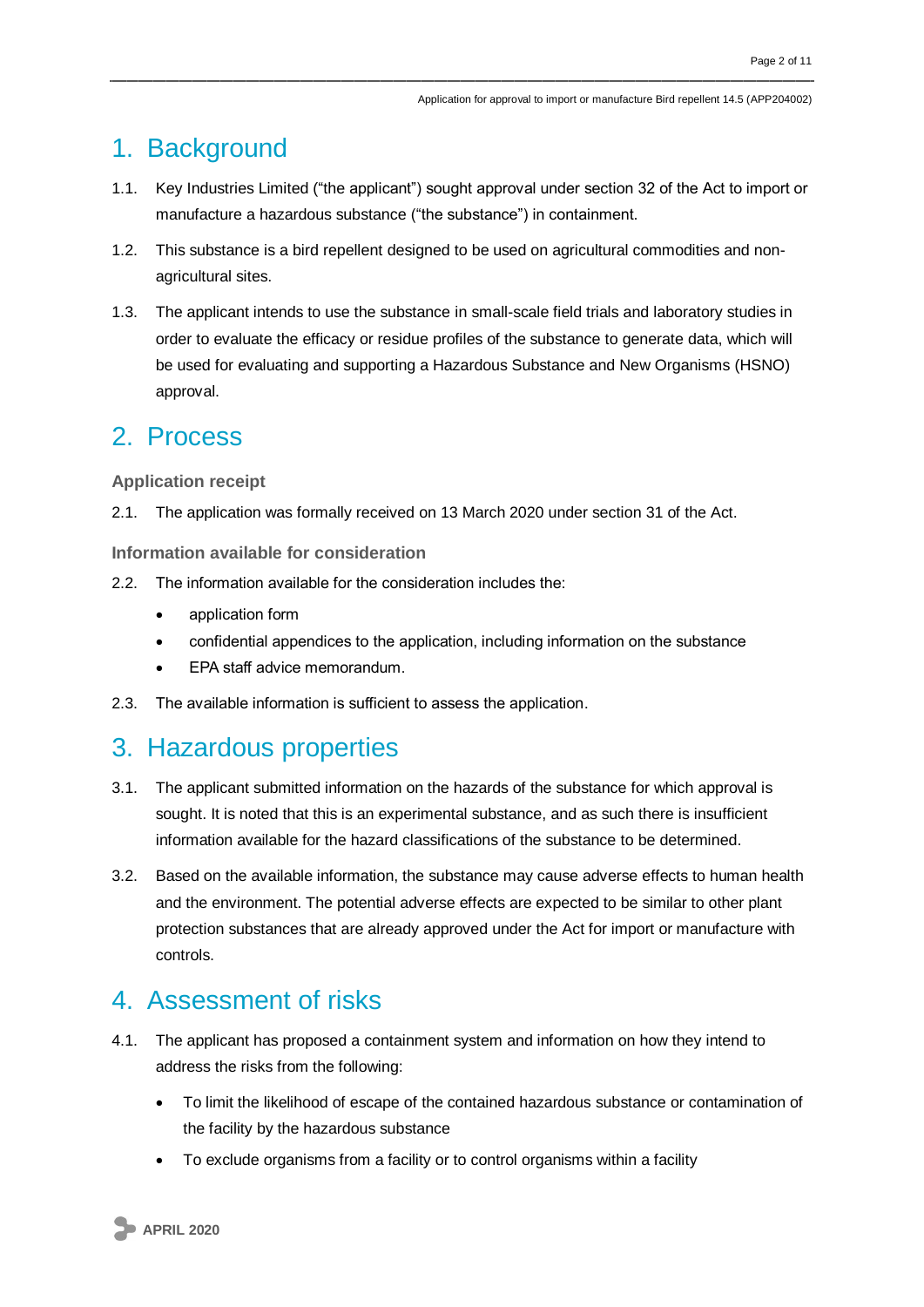- To exclude unauthorised people from a facility
- To prevent unintended release of the substance by experimenters working with a substance
- To control the effects of an accidental release of the substance
- Inspection and monitoring requirements of the containment facility
- 4.2. The EPA considered the applicant's assessment and determined that the substance may pose risks such as, but not limited to, those detailed below.

#### **Risks to human health and the environment**

- 4.3. The substance may cause adverse effects to human health and the environment if people or non-target organisms are exposed to the substance.
- 4.4. The substance could potentially contaminate waterways, groundwater, soil or neighbouring properties. These potential exposures could result from an incident during importation, storage, transport, application, or disposal of the substance. The risk of an incident occurring with the proposed controls in place is considered negligible.
- 4.5. The likely route for human exposure is through oral or dermal contact while handling the substance. However, it is unlikely that people using the substance will be exposed in this way provided that risk mitigation measures are in place. These measures include the use of personal protective equipment (PPE), and qualification requirements for people preparing and handling the substance.
- 4.6. There is also a risk that members of the public may be exposed to the substance. This is mitigated by controls that limit access to the field trial sites and manufacturing site to authorised personnel only. Field trials are limited to sites that do not include land or facilities that the public can legally access without permission. The manufacturing site is a secure site with measures in place to prevent access from unauthorised people.
- 4.7. Non-target animals foraging within the field trial site may be exposed to the substance either via contact with or consumption of treated produce or vegetation. This is mitigated by a control that specifies that trial sites that are at risk of entry by grazing animals must be secured by stockproof fencing. The approval holder is also required to ensure that non-target species are not adversely affected by the use of the substance.
- 4.8. With the controls in Appendix A and restrictions under other relevant legislation, the risks to human health and the environment posed by the importation or manufacture of the substance (in containment) are negligible.
- 4.9. There are also requirements under the Health and Safety at Work Act 2015 and associated regulations. Note: the Health and Safety at Work Requirements are not set under this approval but apply in their own right.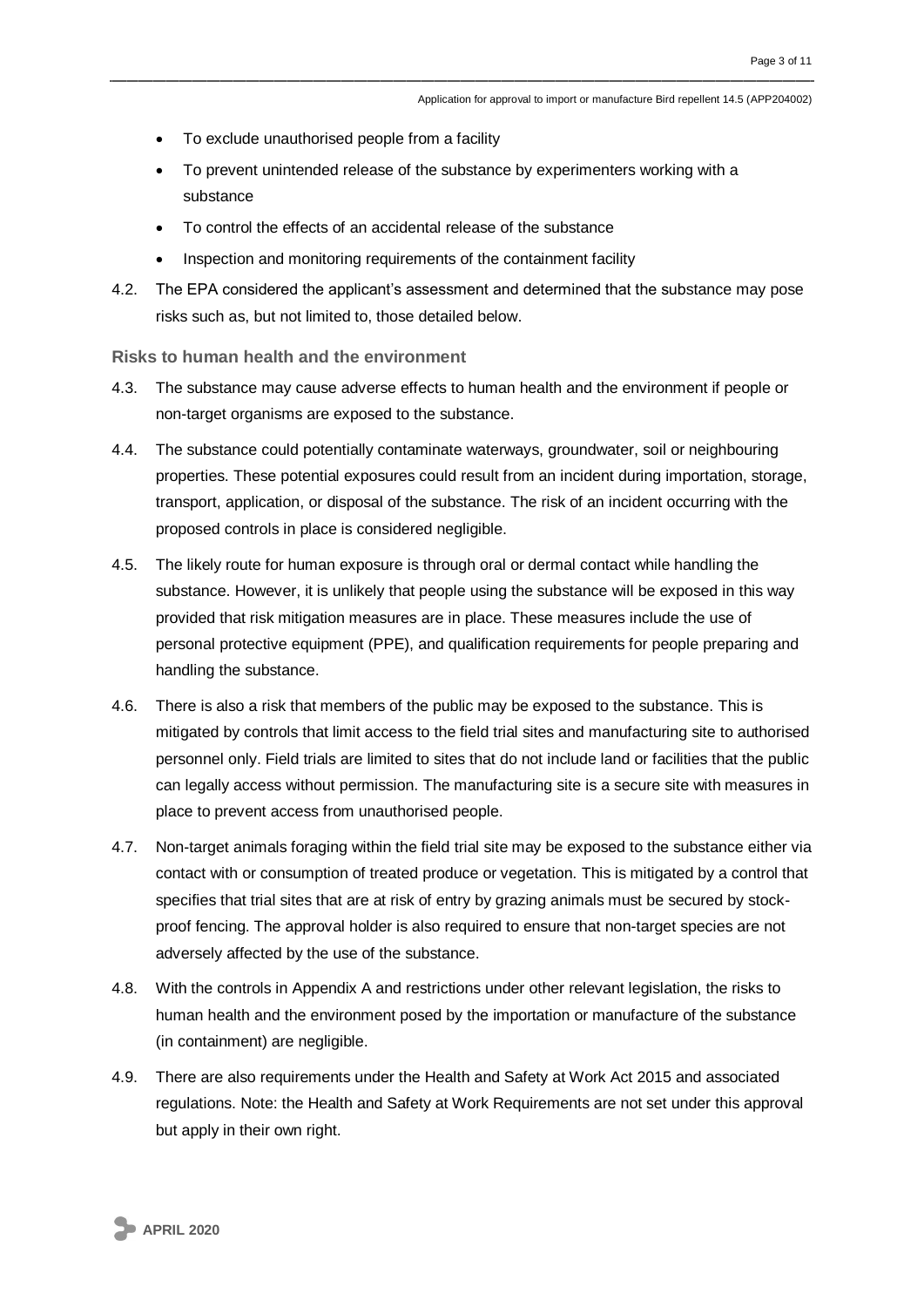**Risks to the relationship of Māori to the environment**

- 4.10. The potential effects of the substance on the relationship of Māori to the environment have been assessed in accordance with sections 5(b), 6(d) and 8 of the Act. Under these sections all persons exercising functions, powers and duties under this Act shall recognise and provide for the maintenance and enhancement of people and communities to provide for their cultural wellbeing, and; take into account the relationship of Māori and their culture and traditions with their ancestral lands, water, taonga and the principles of the Treaty of Waitangi (Te Tiriti o Waitangi).
- 4.11. It is unlikely that the importation or manufacture of the substance in containment will impact on Māori culture or traditional relationships with the environment.
- 4.12. If the substance is managed in accordance with the controls in Appendix A, it would be likely to be consistent with the principles of the Treaty of Waitangi, particularly the principle of active protection.

**Assessment of risks to society, the community and the market economy**

4.13. No risks to society, communities or the market economy were identified from importing or manufacturing the substance in containment.

**New Zealand's international obligations**

4.14. None of New Zealand's international obligations were identified as being impacted by importing or manufacturing the substance in containment.

### 5. Assessment of containment

**Purpose of the approval**

- 5.1. Under section 32 of the Act, a containment approval may only be granted if the application is for one of the purposes specified in section 30 of the Act.
- 5.2. The applicant notes that the purpose of this application is to conduct research and development on the substance, in accordance with section 30(b) and section 30(ba) of the Act. The application is therefore eligible for consideration under section 32 of the Act.

#### **Adequacy of containment**

- 5.3. Section 32(1) of the Act requires that the substance can be adequately contained. The potential for the substance to escape from containment was assessed by taking into account the containment system proposed by the applicant and the potential pathways for release of the substance.
- 5.4. Section 32(2) of the Act specifies that a containment approval for a hazardous substance must include controls for each of the applicable matters specified in Schedule 3. The approval may also include controls that provide for any other matters in order to give effect to the purpose of the Act.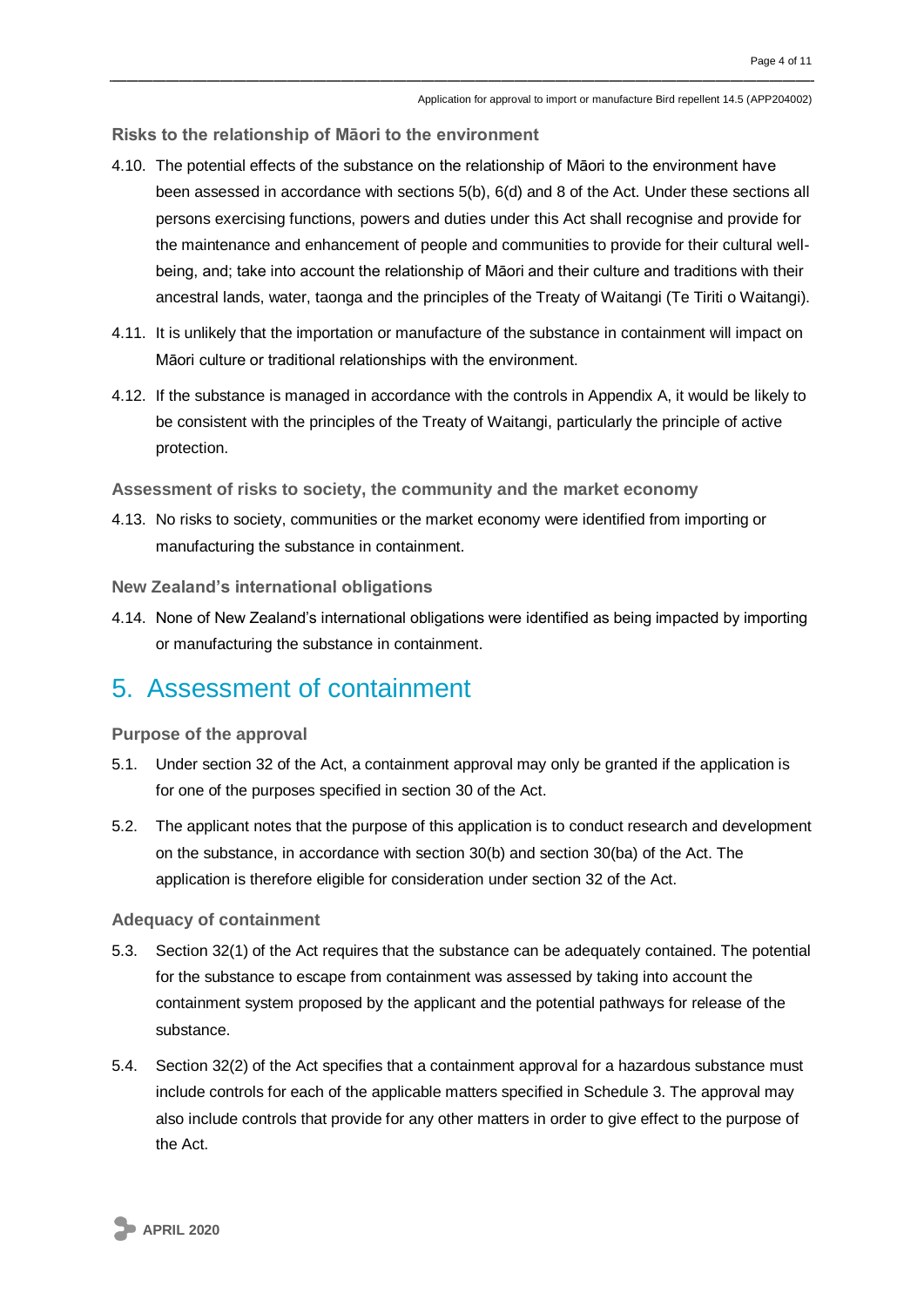- 5.5. Applying the Schedule 3 requirements and using the information provided by the applicant, a set of controls was developed to ensure adequate containment of the substance.
- 5.6. The applicant was provided with the proposed controls and given an opportunity to comment. The applicant has accepted the proposed controls.
- 5.7. Having considered all the applicable matters, the EPA has determined that the substance can be imported or manufactured in containment, provided that the controls in Appendix A are complied with.

# 6. Decision

- 6.1. Pursuant to section 32 of the Act, I have considered this application for an approval to import or manufacture Bird repellent 14.5 in containment. I have applied the relevant sections of the Act and clauses of the Hazardous Substances and New Organisms (Methodology) Order 1998.
- 6.2. I am satisfied that Bird repellent 14.5 can be adequately contained with the controls in Appendix A.
- 6.3. Therefore, the application to import or manufacture Bird repellent 14.5 in containment is granted until **4 May 2022**.

nvironmental<br>rptgcti6r/Auth4rit

**4 May 2020**

**Siobhan Quayle Date Date** Group General Manager, Regulatory Systems and Operations, EPA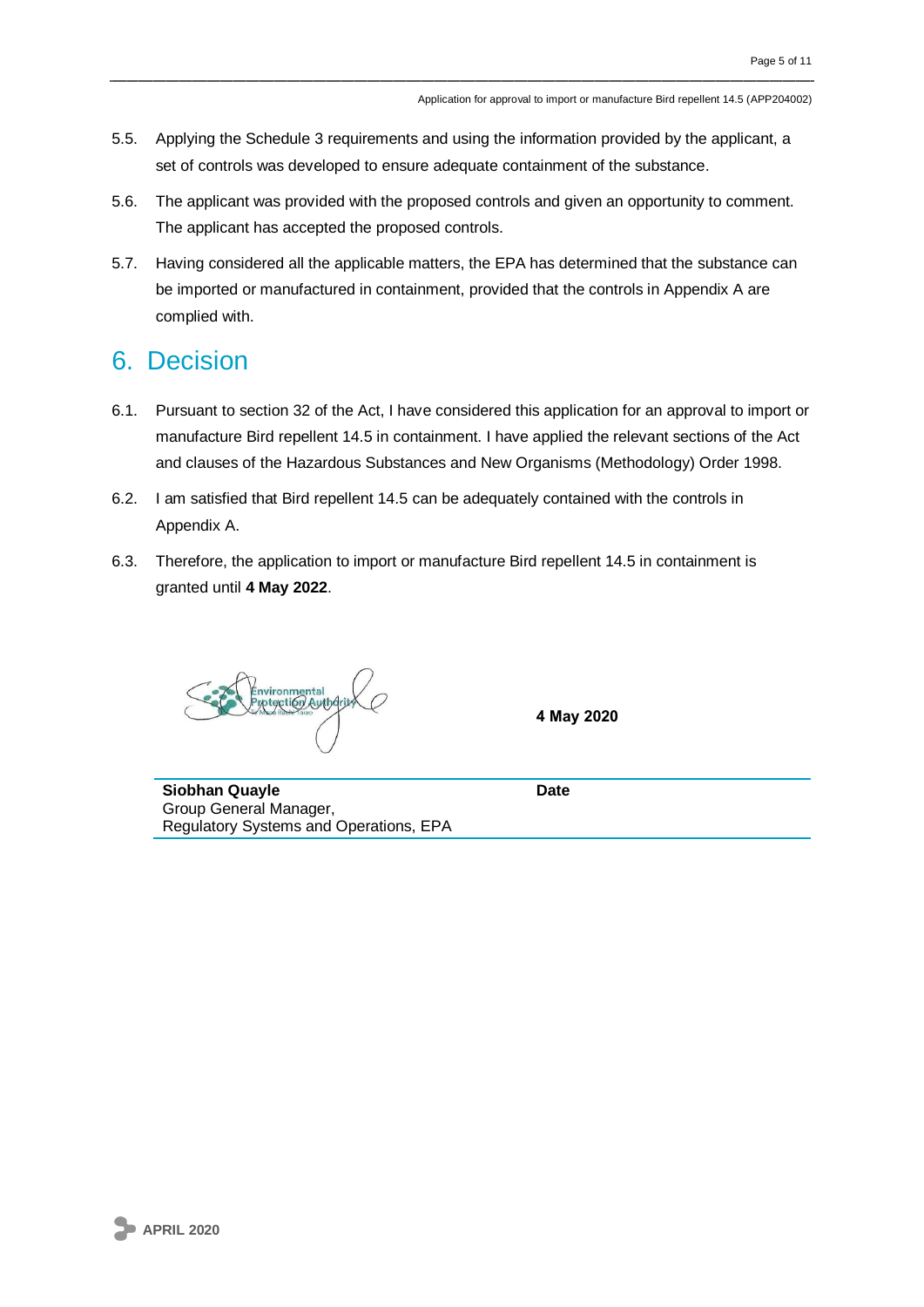### Appendix A: Controls applying to the importation or manufacture of Bird repellent 14.5

#### **General**

- 1. In these controls, "approval holder" refers to Key Industries Limited.
- 2. In these controls, "substance" refers to, and is limited only to, Bird repellent 14.5.
- 3. Bird repellent 14.5 consists of one formulation declared with application APP204002. The substance is summarised in confidential Appendix B.

#### **Accountability**

4. The approval holder must ensure compliance with all the controls in this approval.

#### **Requirement for containment**

5. The substance must be in containment at all stages of their life cycle in New Zealand.

#### **Limitations**

- 6. This approval expires on **4 May 2022**.
- 7. The approval holder must ensure that the nature of the field trials, manufacture and laboratory testing of the substance are in accordance with the activities proposed in application APP204002, unless otherwise specified by the controls on this approval.
- 8. Over the term of this approval, the approval holder may import or manufacture up to 40 kilograms or 40 litres of the substance covered under this approval.

#### **General requirements**

- 9. The substance must be correctly packaged. The substance is correctly packaged if it is packed in accordance with the Hazardous (Packaging) Notice 2017 and their packaging complies with the same Notice.
- 10. The substance must be correctly labelled. The substance is correctly labelled if it is packed in a container that is labelled in accordance with the Hazardous Substances (Labelling) Notice 2017. The label must include the name and New Zealand contact details for Key Industries Limited, including a 24-hour emergency contact phone number.
- 11. A safety data sheet (SDS) must accompany the substance at all stages of its life cycle in New Zealand. The SDS must comply with the relevant requirements of the Hazardous Substances (Safety Data Sheets) Notice 2017.

#### **Workplace site and storage requirements**

12. Clauses 39 to 42 of the Hazardous Substances (Hazardous Property Controls) Notice 2017 apply to this approval, as if the substance was class 9.1A.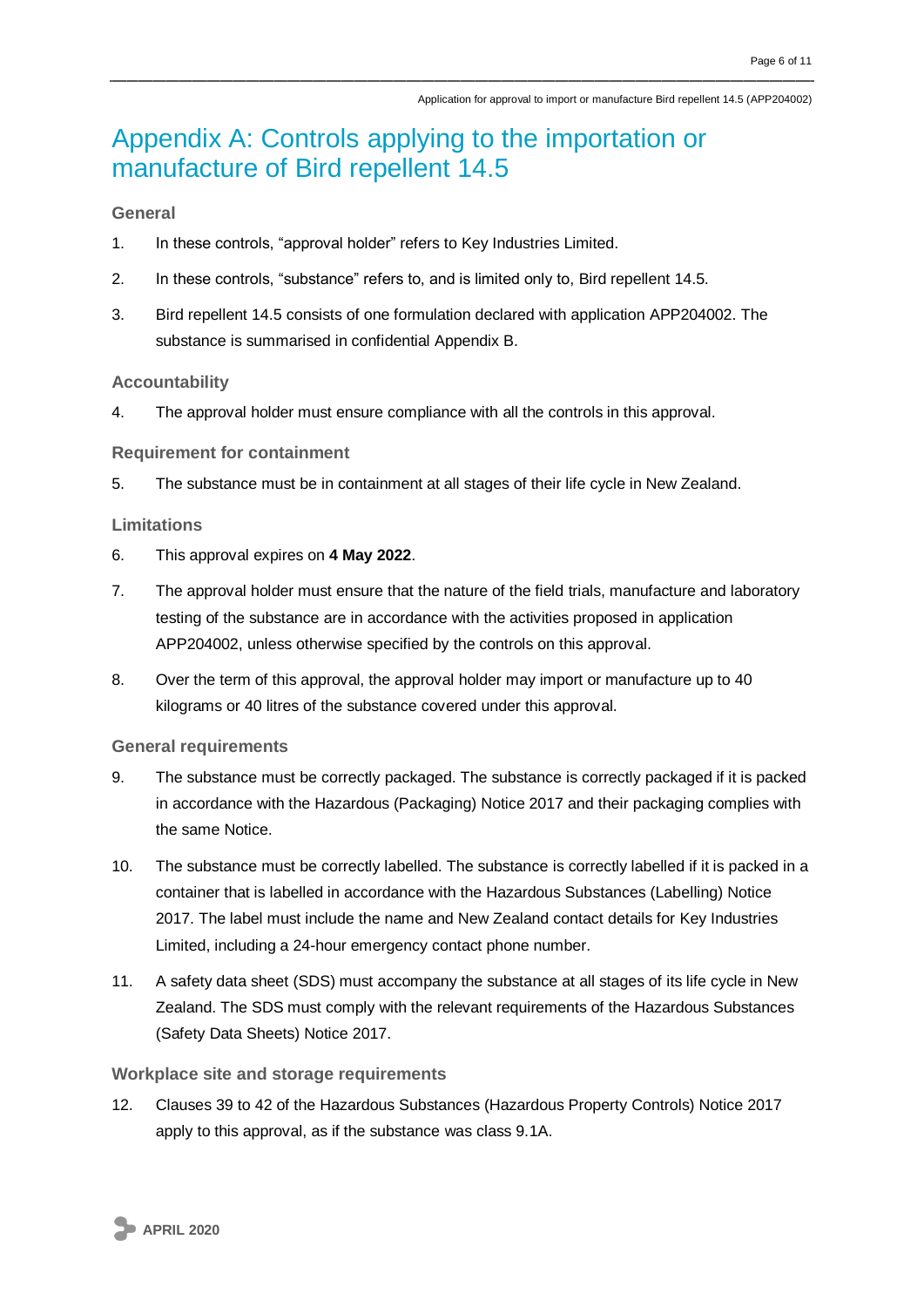#### **Containment facility**

- 13. The approval holder must only conduct laboratory studies for the substance at the test facility described by the approval holder in the application. This facility is described as the "containment facility".
- 14. Unauthorised persons must be excluded from the containment facility.
- 15. The containment facility must, as far as is reasonably practical, be managed so as to exclude unwanted organisms.

#### **Field trial sites**

- 16. Each field trial of the substance must be undertaken in containment within an area specifically designated as a 'field trial site'. This site may be all or part of a property or facility.
- 17. The field trial sites must include:
	- a. all preparation, storage and operational areas related to the study
	- b. all necessary buffer zones
	- c. any area used for cleaning equipment or disposing of rinse water
	- d. any area on which any excess mixture of the substance is applied.
- 18. The field trial sites must only be land or facilities that the public cannot legally access without permission of the owner or legal occupier.
- 19. Unauthorised people must be excluded from the field trial sites.
- 20. Signs must be displayed at every vehicular and pedestrian entrance to the field trial sites for the duration of the trials. The signs must state :
	- a. that the site is subject to the trial of a hazardous substance
	- b. the general type of hazards of the substance that is being trialled
	- c. the immediate response action to be taken in an emergency
	- d. that unauthorised access to the site is not permitted
	- e. a 24-hour emergency contact phone number
- 21. The management of the signs referred to in Control 20 must be compliant with regulation 2.5(2) of the Health and Safety at Work (Hazardous Substances) Regulations 2017, as if references to regulation 2.6 in those regulations were references to Control 20 of this approval.
- 22. Field trial sites that are at risk of entry by grazing animals must be secured by stock-proof fencing to exclude grazing animals for the duration of the trial.

**Use**

- 23. The substance must only be used in a workplace.
- 24. The substance must only be applied using ground-based methods.
- 25. The substance must not be applied directly to, or enter into water or a waterway.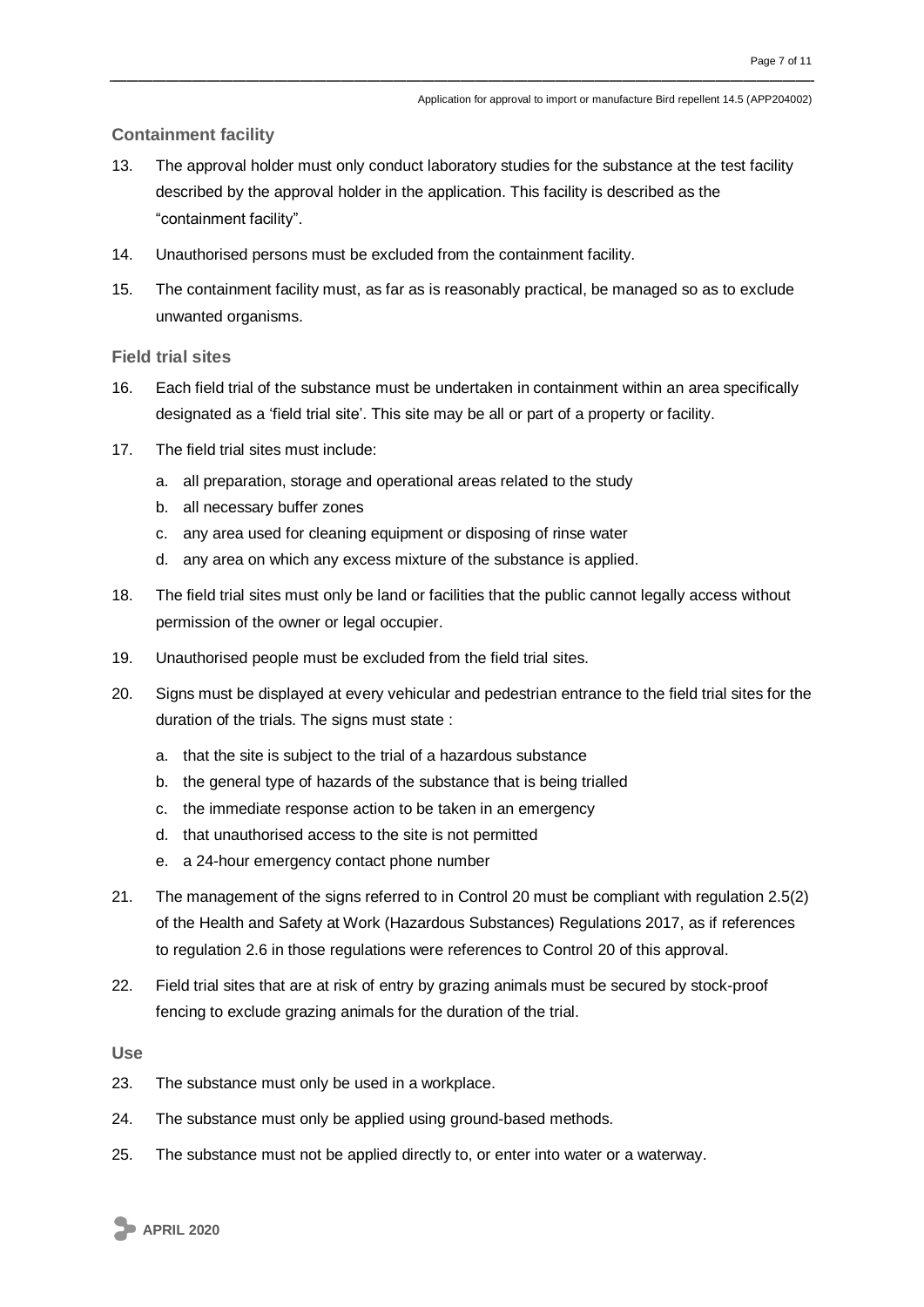- 26. The substance must not be used outdoors as bait, or part of a bait, to target vertebrate species.
- 27. Any crop or produce to which the substance is applied must not be used for food by people or animals, unless that use is specifically permitted by the Agricultural Compounds and Veterinary Medicines group of the Ministry for Primary Industries.
- 28. The use of the substance must be compliant with clause 46 of the Hazardous Substances (Hazardous Property Controls) Notice 2017, as if the substance was a class 9 pesticide.
- 29. The use of the substance must be compliant with clause 47 of the Hazardous Substances (Hazardous Property Controls) Notice 2017, as if the substance was a class 9 pesticide.
- 30. The field trials must not result in exposure of the substance to a place in which people or organisms may be significantly adversely affected by the substance.
- 31. All reasonable steps must be taken to ensure that non-target species are not adversely affected by the use of the substance.
- 32. The use of the substance as a seed treatment must be compliant with clause 54 of the Hazardous Substances (Hazardous Property Controls) Notice 2017, as if the substance was a class 9.3 pesticide.
- 33. The use of the substance must be compliant with clause 58 of the Hazardous Substances (Hazardous Property Controls) Notice 2017, as if the substance was a class 9.4 pesticide.
- 34. Any person that handles the substance must use personal protective clothing or equipment that is designed, constructed, and operated to ensure that the person:
	- a. does not come in contact with the substance
	- b. is not exposed to a concentration of the substance that may cause an adverse effect to the person.

#### **Storage**

35. The substance must be held in a locked container when not in use.

#### **Transport**

36. No person may transport the substance on a passenger service vehicle<sup>3</sup>.

#### **Disposal**

- 37. The disposal of the substance must be in compliance with the Hazardous Substances (Disposal) Notice 2017.
- 38. Any equipment used to prepare or apply the substance must be cleaned after use, and the rinsate either sprayed within the field trial site or disposed of in compliance with the Hazardous Substances (Disposal) Notice 2017.

<sup>1</sup> <sup>3</sup> As defined in section 2(1) of the Land Transport Act 1998.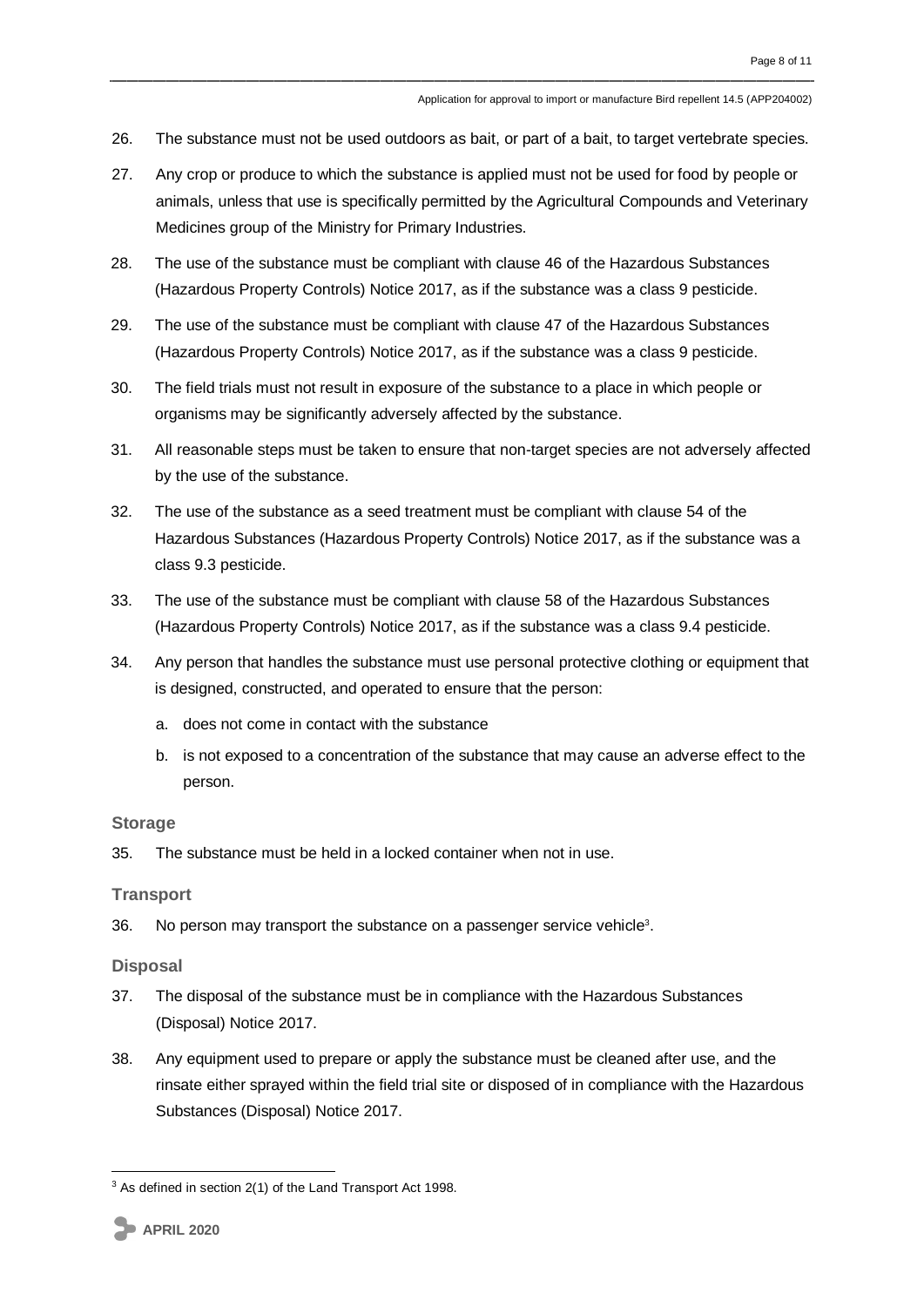- 39. Any crop or produce to which the substance is applied, and is not permitted to be used as food by Control 27, must be disposed of by mulching, ploughing-in, composting or burial at the field trial site or by disposal at an approved landfill.
- 40. At the expiry of this approval, the substance must:
	- a. have been used up, or
	- b. have been disposed of, or
	- c. be contained in a laboratory compliant with Part 18 of the Health and Safety at Work (Hazardous Substances) Regulations 2017, or
	- d. be covered under a new approval.

**Personnel qualifications**

- 41. The qualification for a person that mixes, loads, or otherwise handles the substance in preparation for application must be compliant with the relevant qualification requirements in clauses 60, 63 and 64 of the Hazardous Substances (Hazardous Property Controls) Notice 2017 as if the substance were a class 9.1A, 9.2A, 9.3A, or 9.4A pesticides or plant growth regulators.
- 42. Any person entering the field trial site must have received sufficient instruction on the containment regime to enable the person to meet their responsibilities under this approval.

#### **Record keeping and notification**

- 43. Written records must be kept of the amount of the substance imported or manufactured under this approval.
- 44. Written records must be kept for each time the substance is trialled. These records must include the information specified in clause 48(3) of the Hazardous Substances (Hazardous Property Controls) Notice 2017.
- 45. All records kept under this approval must be held by the approval holder for not less than three years after the date on which this approval expires.
- 46. The approval holder must provide any records kept under this approval to the EPA or WorkSafe New Zealand within five working days of the approval holder receiving a written request from the EPA or WorkSafe New Zealand.
- 47. The approval holder must keep a record of the substance that is imported or manufactured under this approval for use as a bird repellent. The record must include:
	- a. the unequivocal identification of the substance;
	- b. the approval number for this containment (**HSC100234**);
	- c. the composition of the substance;
	- d. the dates of substance import or manufacture; and
	- e. the total quantity of the substance imported or manufactured.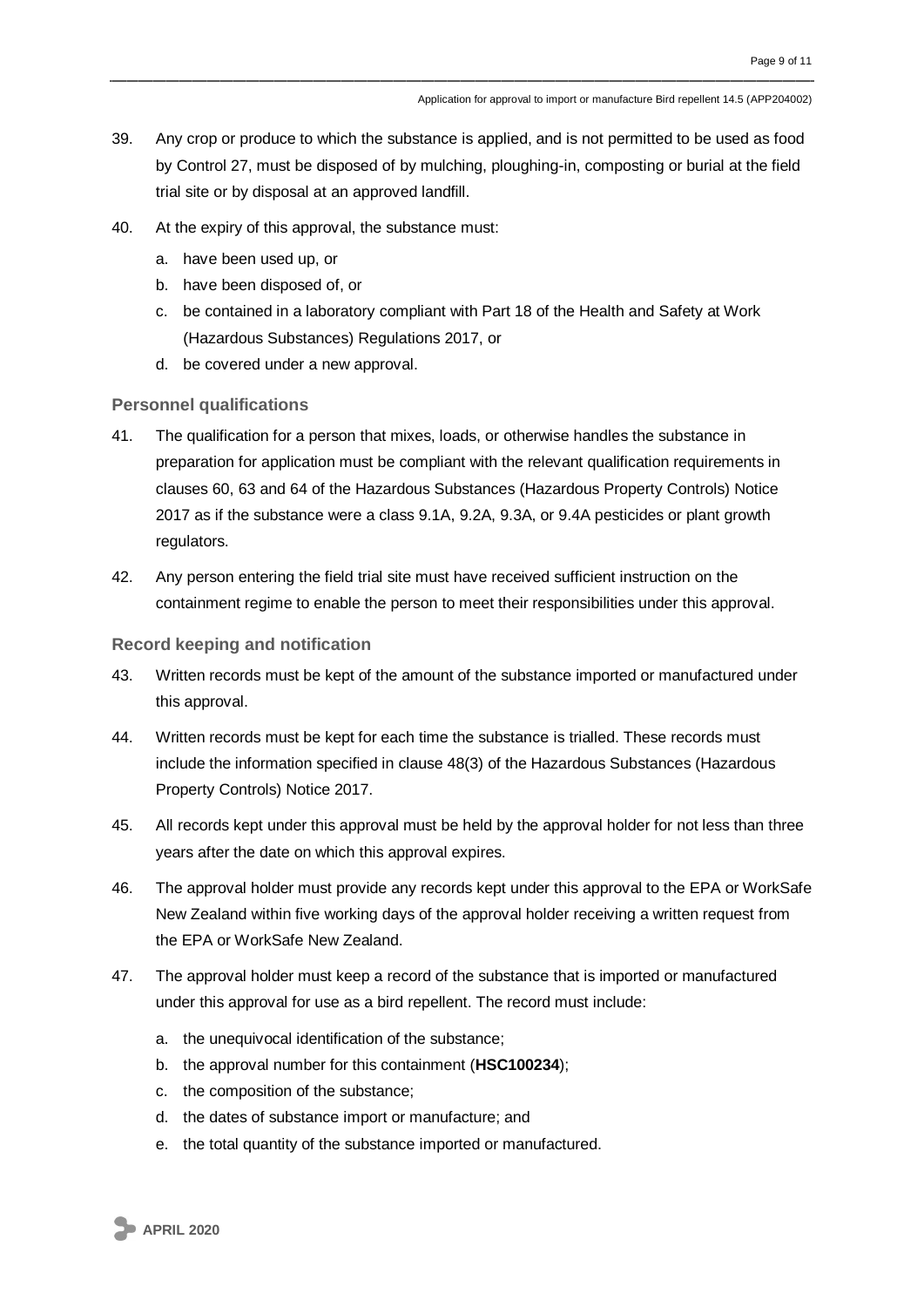- 48. The approval holder must notify the EPA in writing before the start of any field trial under this approval. The notification must include:
	- a. the application number: APP204002
	- b. the HSNO approval number **HSC100234**
	- c. the name and contact information for the person responsible for the trial
	- d. the physical address of the field trial location
	- e. the area of land or property that is designated as the field trial site
	- f. the date on which the trial will commence and the expected duration of the trial, and
	- g. the name (as given with APP204002) and quantity of the substance that will be applied.

#### **Emergency management**

- 49. Any spillage of the substance must be contained, prevented from entering into any waterway, and absorbed with an appropriate material. This material must then be disposed of in compliance with the Hazardous Substances (Disposal) Notice 2017.
- 50. Any facility that contains the substance must be able to be readily decontaminated in the event of a spill.

#### **Breach of containment**

- 51. If any of the substance is applied other than in the intended application area, or is lost or spilt, the approval holder must report the nature and quantity of the substance within 24 hours of this incident to the EPA and the Regional Council or councils in whose area the incident occurred.
- 52. If for any reason a breach of containment occurs, other than those specified in Control 51, the approval holder must report the nature of the incident to the EPA within 24 hours of the incident occurring.

#### **Interpretation**

53. Unless defined below, terms used in the controls have the same meaning as defined in the Act or Notices made under the Act.

| Term                                | <b>Definition</b>                                                                                                                                                           |
|-------------------------------------|-----------------------------------------------------------------------------------------------------------------------------------------------------------------------------|
| Ground-based application<br>methods | These methods include, but are not limited to, application by ground-boom,<br>airblast or knapsack, and do not include aerial application methods.                          |
| Waterway                            | Includes every river, stream, passage, and channel on or under the ground,<br>whether natural or not, through which water flows, whether continuously or<br>intermittently. |